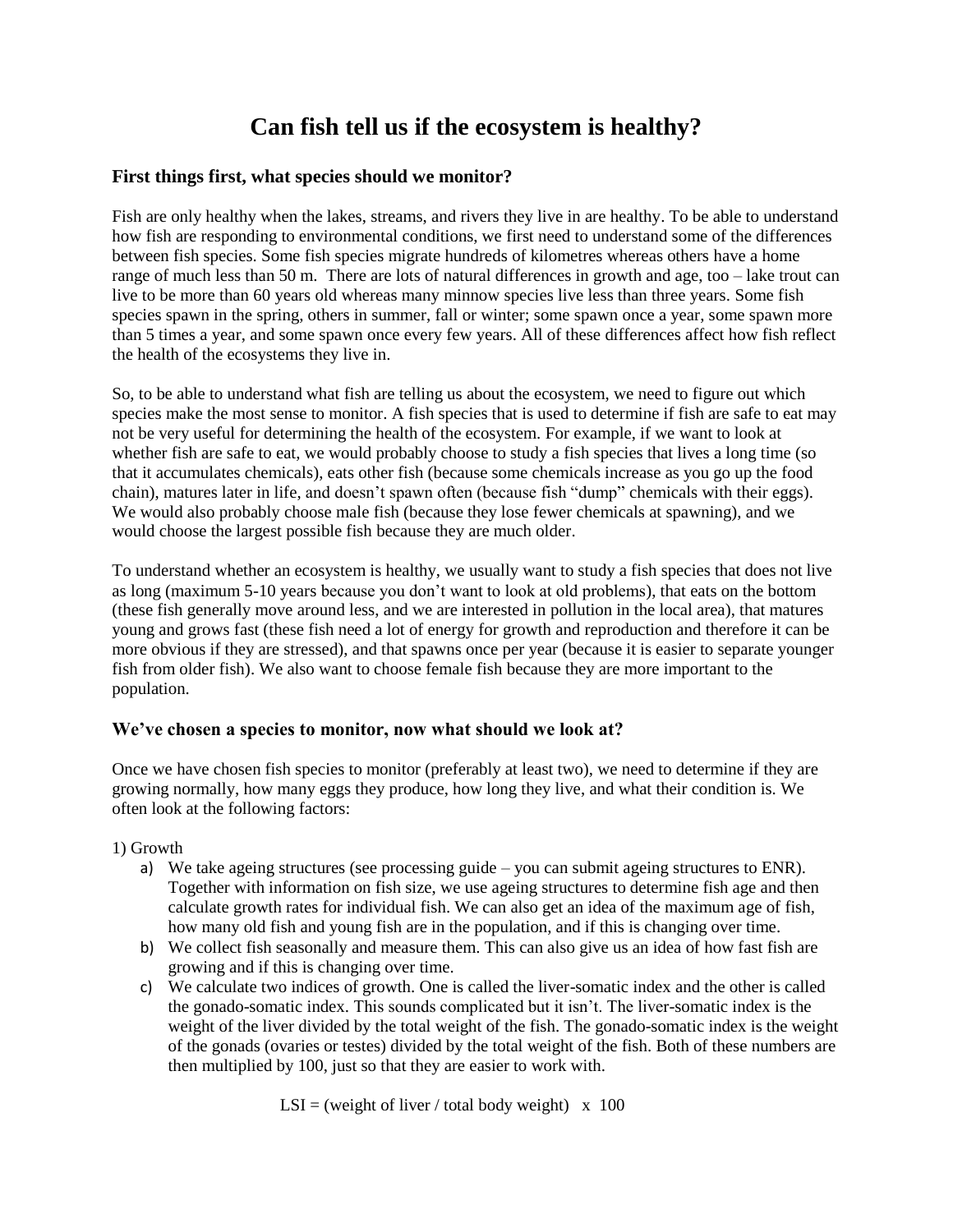$GSI =$  (weight of gonads / total body weight) x 100

### 2) Reproduction

- a) Number of eggs produced by spawning females
- b) Density of little fish
- c) Timing of the spawning run

3) Condition

a) Condition of the fish just means how heavy fish are for their length. Fish that are skinny for their length are in poorer condition, and have less energy stored for reproduction and times of food shortage (e.g., winter). We study condition by graphing fish weight vs. fish length for whole populations, or by calculating an index for individual fish. The index is just the weight of the fish divided by the cube of the length.

Condition factor =  $W/L^3$ 

## **Are there other tools that we can use to tell if the ecosystem is healthy?**

Besides monitoring growth, reproduction, and condition in carefully selected fish species, we can study relationships between fish growth and water temperature to get a good idea of the health of aquatic ecosystems. Because fish are cold-blooded, their body temperature changes with water temperature. That means that fish grow faster in warmer months, and not at all in very cold months. The following graph shows the annual water temperature cycle in the Mattagami River near Smooth Rock Falls, Ontario, from the fall of 1995 to early spring of 1997 (adapted from Munkittrick et al., 2000).



Fish only grow during the warmer months, and how much they grow depends on water temperature. Each species has an optimum water temperature for growth. Many other aspects of fish life are also affected by water temperature, including how much food they store for winter, how healthy they are at the end of winter, how many eggs they prepare, and whether they spawn in the next year. In the far North, temperature has an even larger effect on growth, and for short-lived species we can actually (in some species) separate fish into different size classes and then estimate their age. The following graph shows sizes of slimy sculpin taken in sampling near Diavik, NWT in 2004 (Gray and Munkittrick, unpubl. data).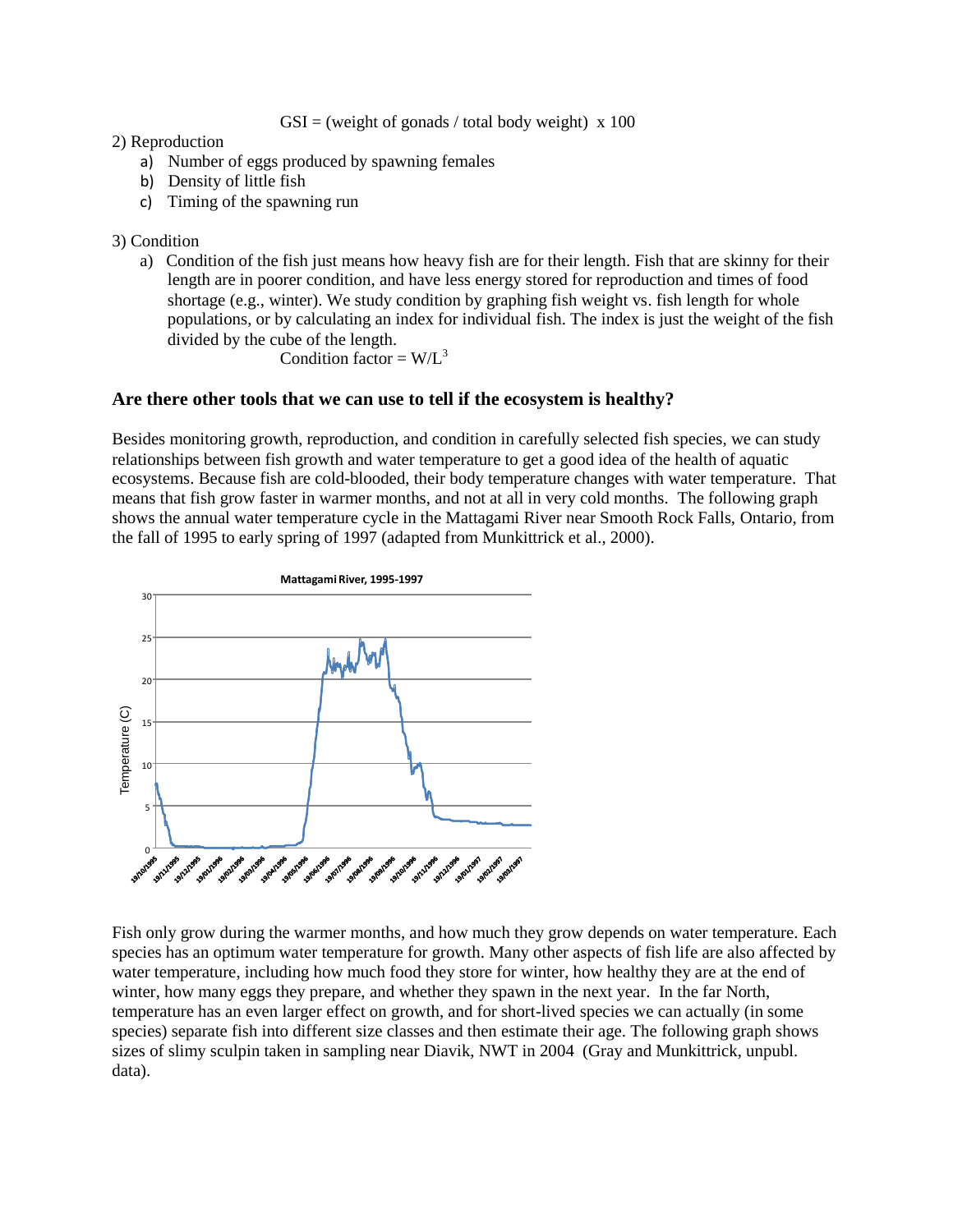

Okay, so what can temperature and fish growth tell us about the health of ecosystems? Once we have several years or several ecosystems worth of data, we can graph fish size and temperature to see what the relationship is. In the graph to the right, we have plotted the size of young of the year sculpin versus temperature. These data are from New Brunswick. You can see that fish are bigger at warmer water temperatures – the line goes up, not down. There is definitely some variation – not all of the triangles fall right on the line – but the relationship is obvious.





If we know to expect the relationship shown in the graph above, and then we see something that doesn't fit, we know something is going on. For example, let's say that we went out in 2011 and sampled this same sculpin population, and we found that although the summer was very warm (24◦C), the average size of young of the year sculpin was 25 mm. The graph would look like that on the left.

Obviously, something is going on here. The fish

are much smaller than we would expect them to be based on water temperature. It is thus possible that something, such as poor water quality or a disease or parasite, is affecting fish growth. At this point we